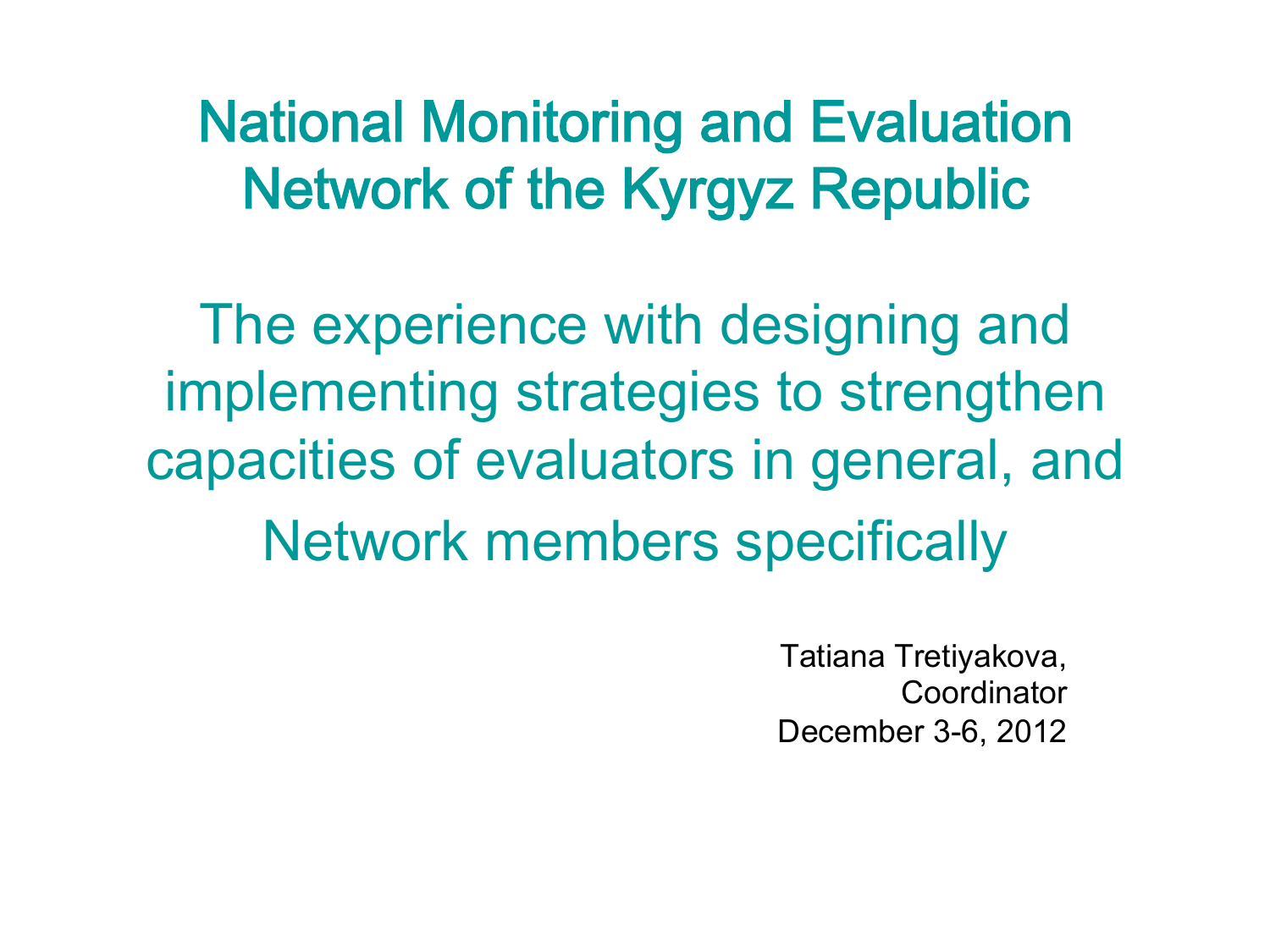# Kyrgyz Republic

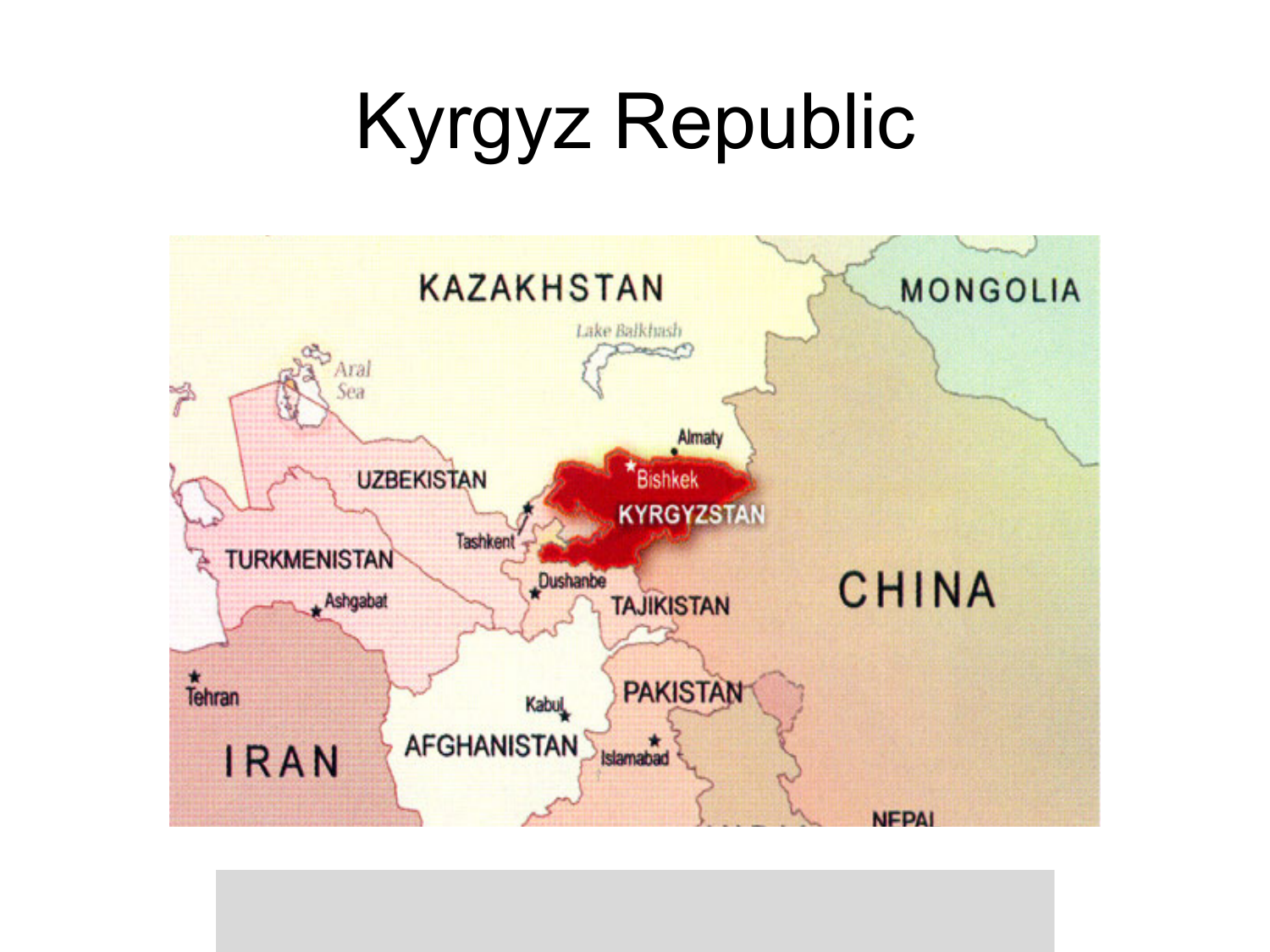### **National M&E Network of the Kyrgyz Republic**

- In the fall of 2007 **National M&E Network of Kyrgyz Republic** was established by 26 NGOs and individuals.
- The participants formulated and approved the founding documents of the Network, identified main areas of work and working plan was created.
- A mailing list was created.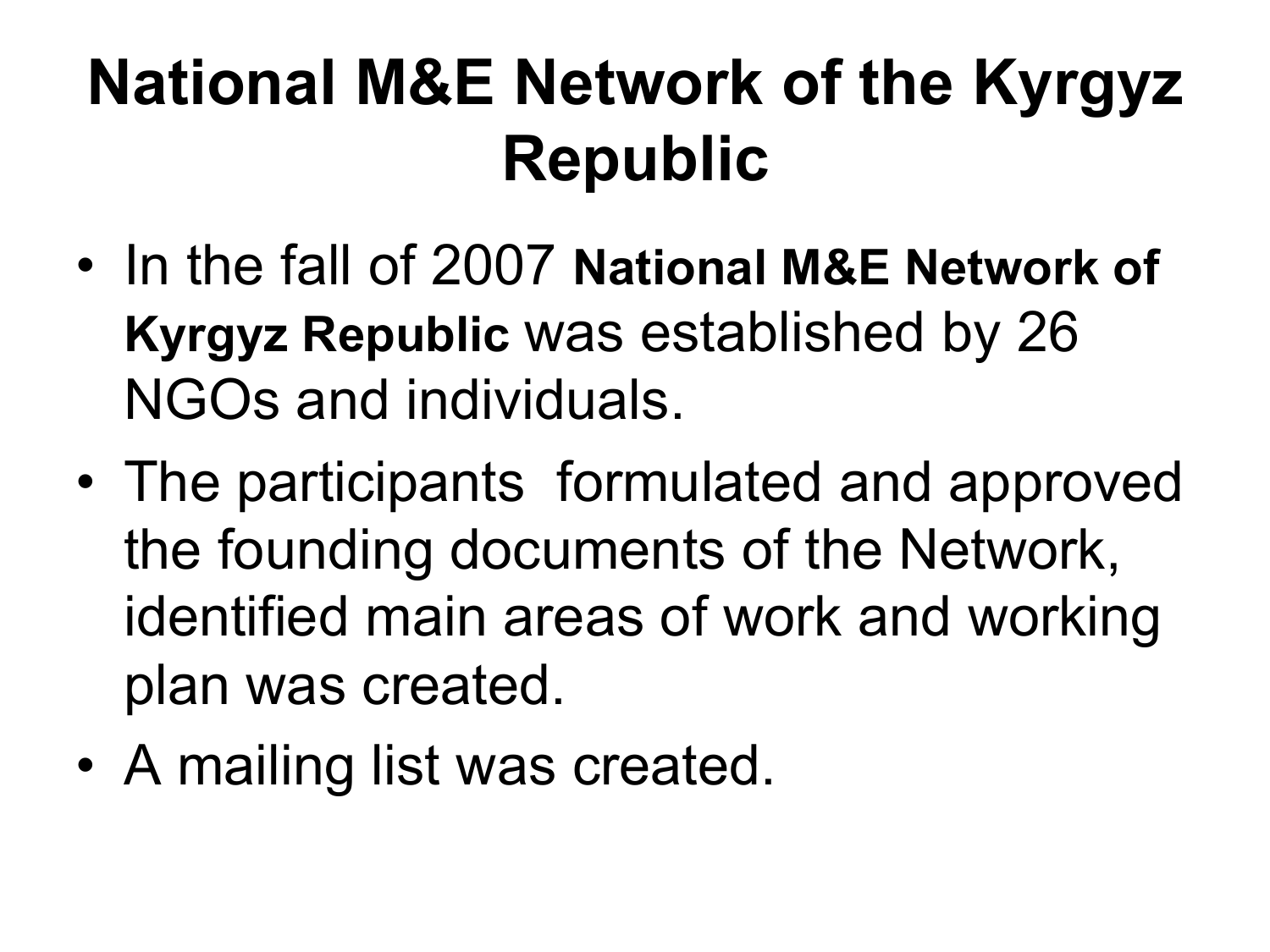#### **Preconditions for emergence of M&E activities in the Kyrgyz Republic** 1991-2005

- Kyrgyzstan had to start the process of strategic planning at various levels of public administration.
- Strategic policy documents were developed with the participation of civil society organizations.
- These strategies contained special sections for monitoring and evaluation activities.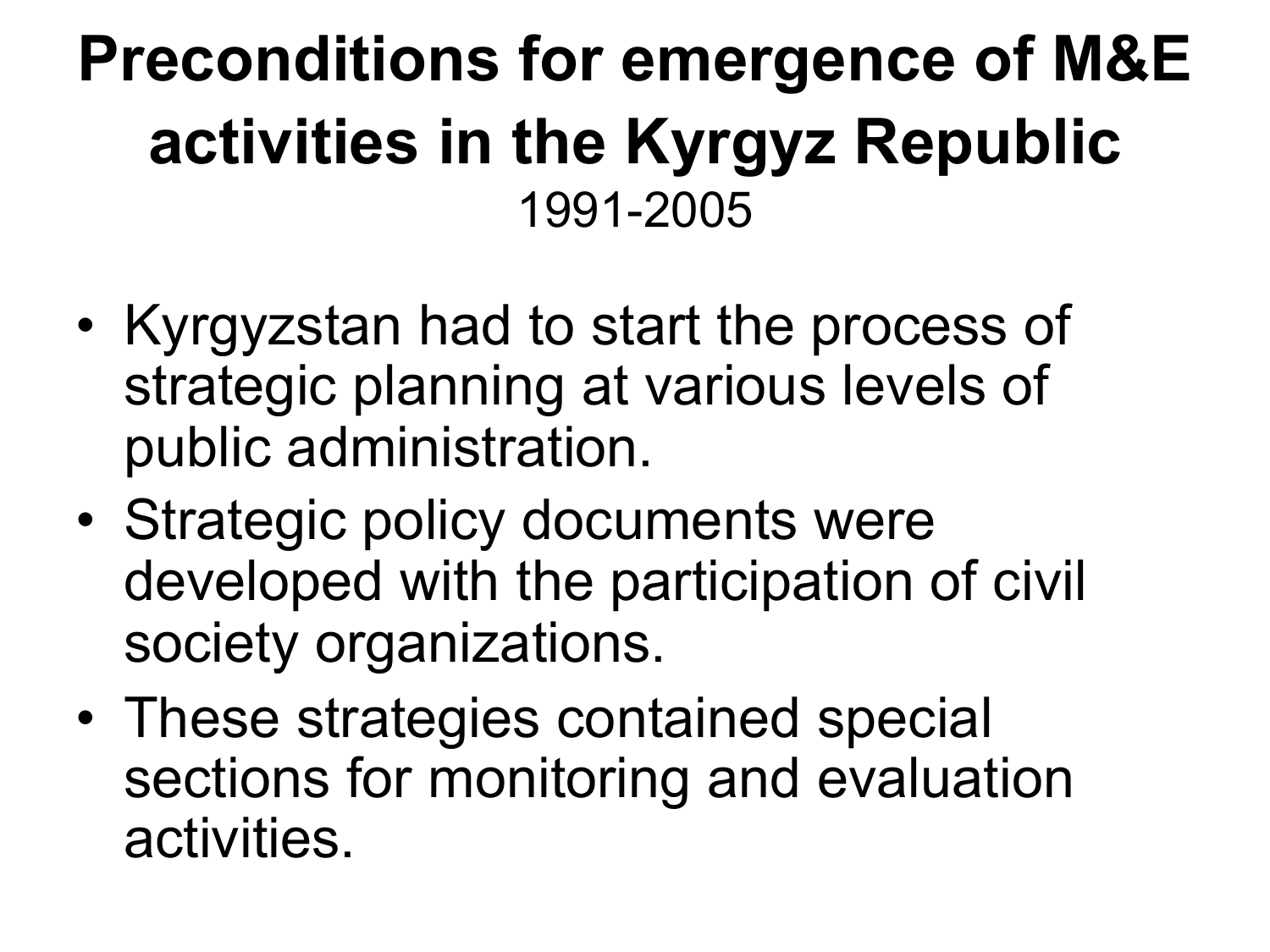# **Establishment of evaluation institutions**

- Numerous discussions on improving the efficiency of Government in the new situation.
- Numerous different programs and projects in M&E (EU, Eurasia Foundation, World Bank)
- After 2005 joint activities of government officials and civil society organizations began.
- In the process of such public discussions, a number of civil society organizations realized and agreed that a coordinated approach to monitoring and evaluation was necessary.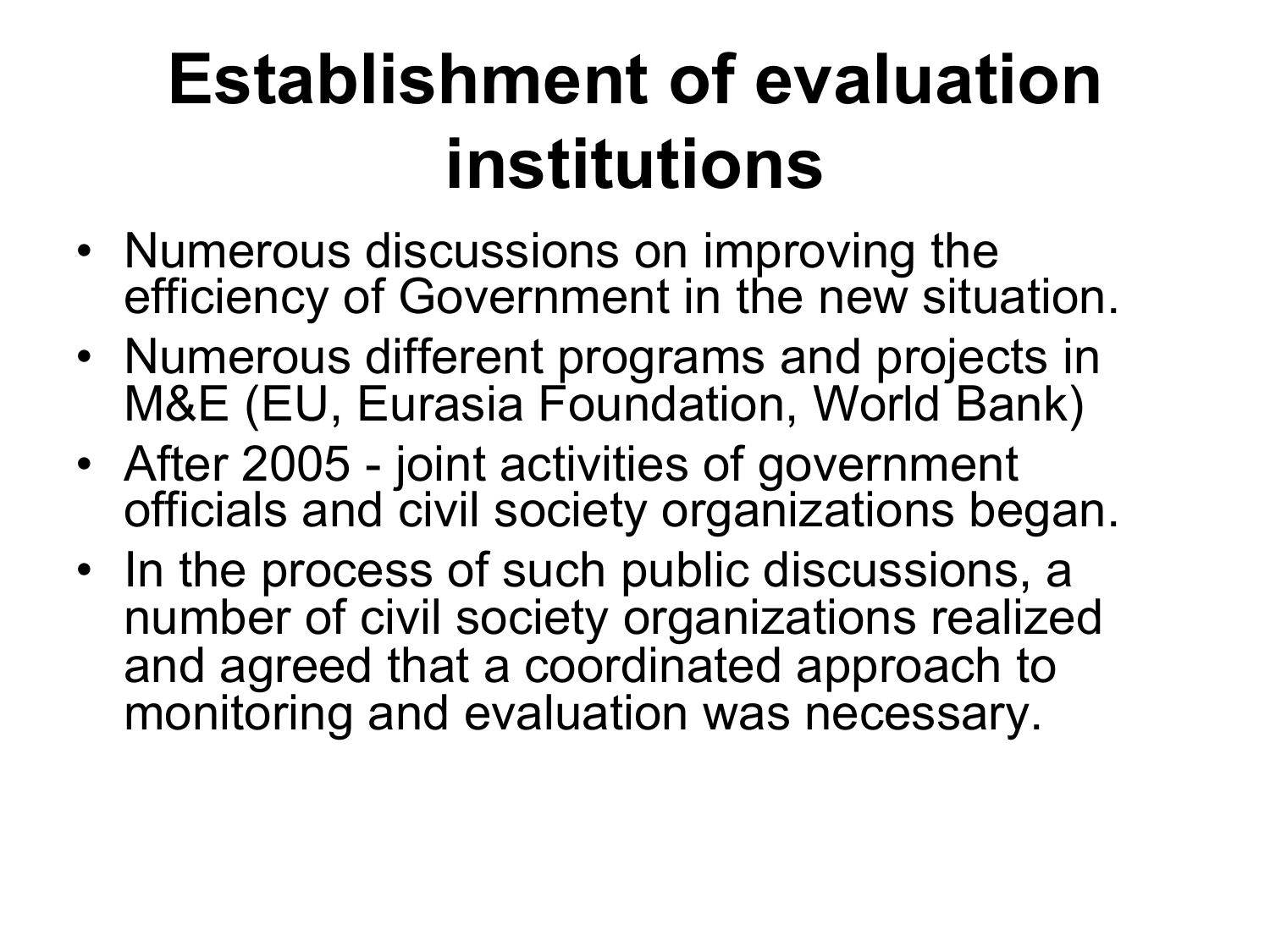# **Establishment of evaluation institutions**

- Each year since 2006 a series of three-day workshops are held for government agencies and NGOs. From 2008 to 2010, one of the organizers was National M&E Network.
- During these seminars an understanding and concept was formed of the need in M&E system to improve the Governance effectiveness.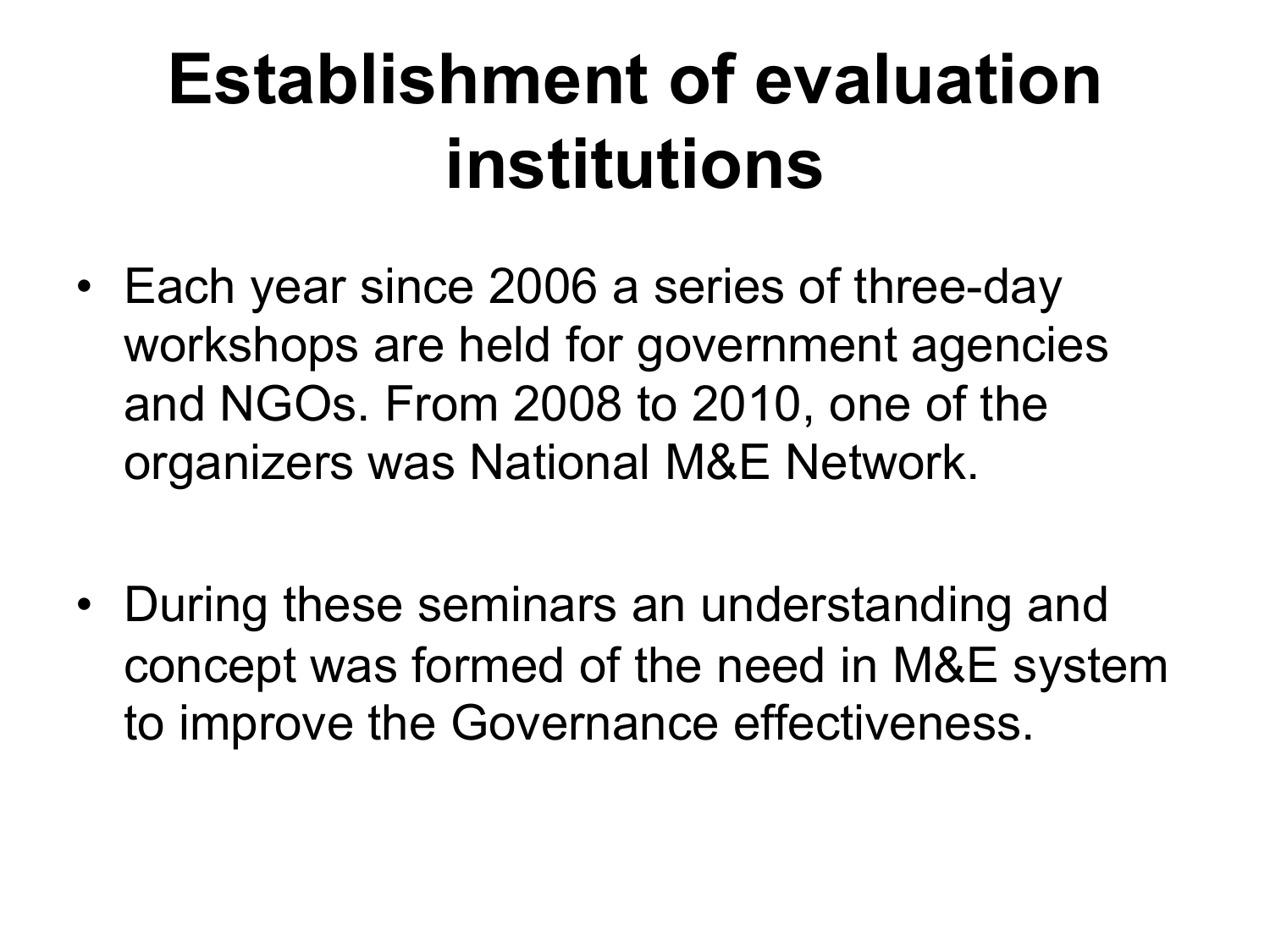# Training activities for the Network

- In March 2011, 24 Network members participated in a two-month webinar on "Results-Based Management and Evaluation" conducted by British evaluation expert Freer Spreckley.
- In 2010, the Kyrgyz M&E Network organized and conducted online training events as part of the annual IPEN conference that brought together around 80 participants from civil society, think tanks, international donor agencies, and government agencies.
- Workshops in 2011 for NGOs that took part in monitoring humanitarian aid in the city of Osh and the surrounding region that had suffered from inter-ethnic violence in June 2010.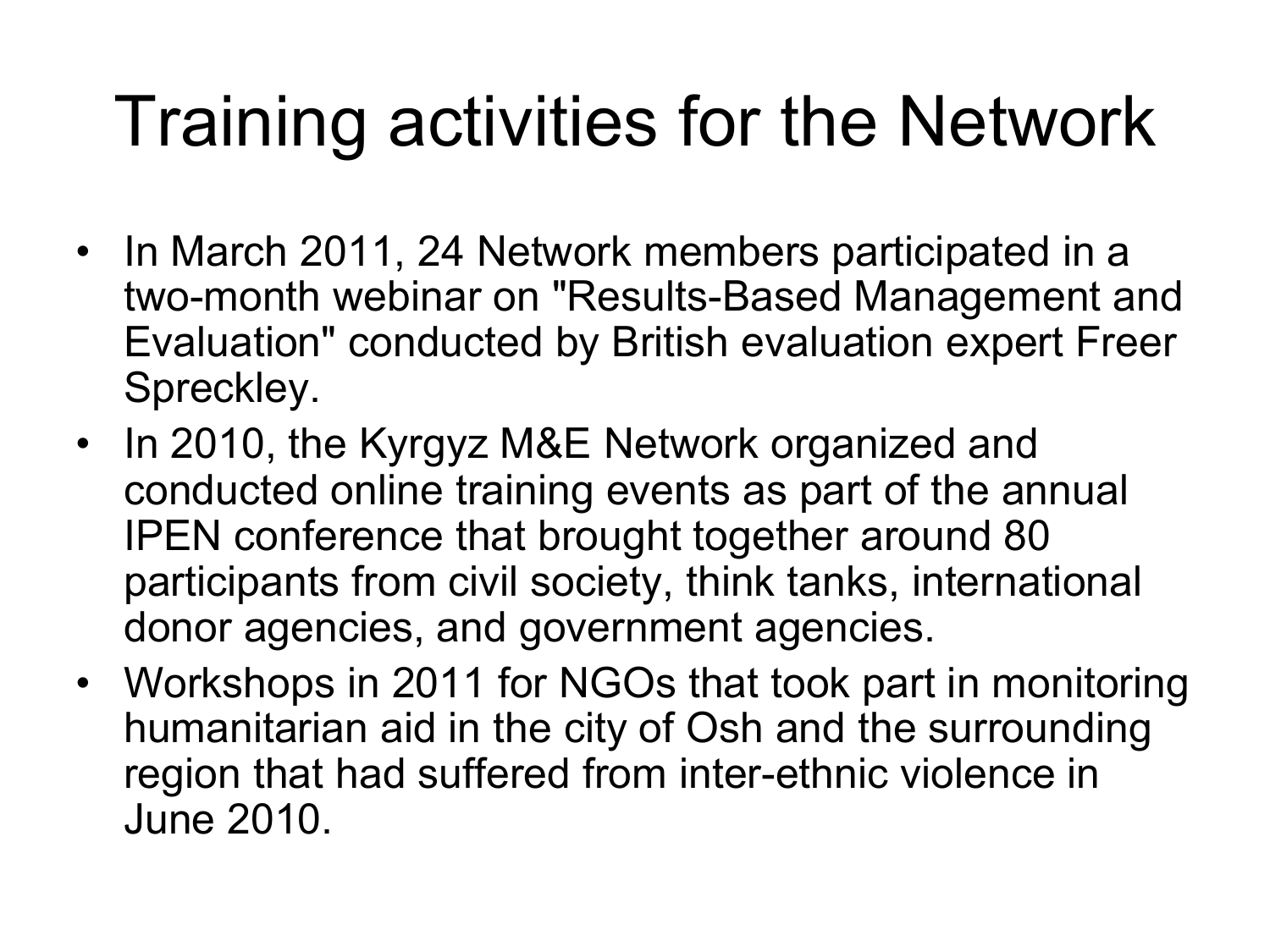### Training activities for the Network

- Five members of the Network took part in "Transformative Mixed Methods Evaluation" workshop conducted by Donna Mertens and organized in Kazakhstan by UN Women and IPEN in 2011. Each of these five participants from the Kyrgyz M&E Network later made presentations for other Network members, experts on organizational diagnostics and gender issues, and held a number of meetings on popularization of transformative mixed methods.
- Since 2007, representatives of key Government departments take part in annual IPEN conferences.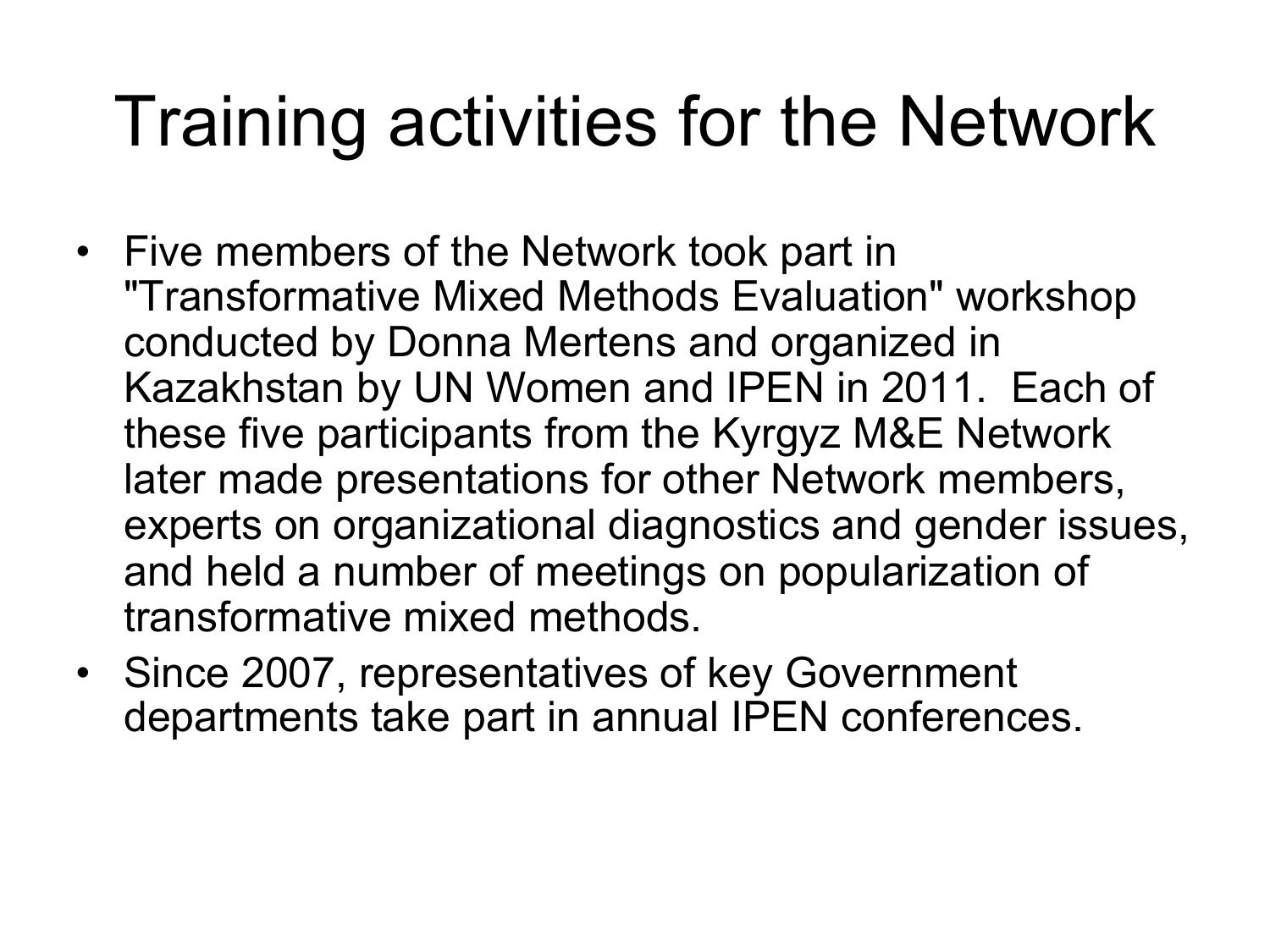# General principles for the organization of events

- Events involve all interested groups and government agencies working in the field of M&E.
- Situation analysis, identification of key interest groups and activities in accordance with them.
- The workshops include two working processes:
	- a discussion of the issues;
	- experts' advices on the issues (possibilities of different solutions.)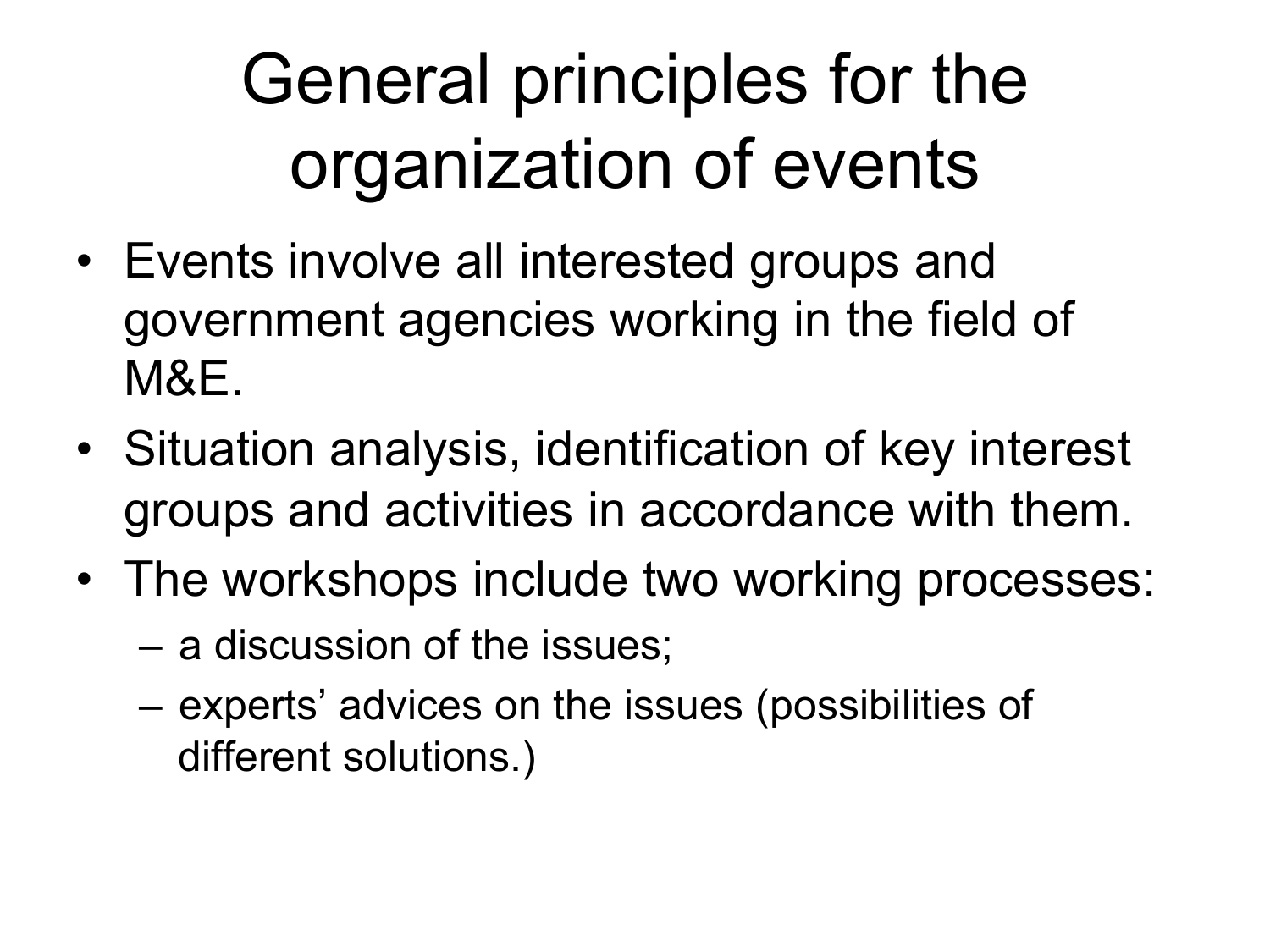# A new approach to organization of events ("M&E Week")

- The event was attended by all stakeholders.
- Seven days of daily M&E trainings and discussions.
- Preparatory stage M&E papers by participants from different countries were posted and discussed in an online forum prior to the 'M&E Week'.
- UNICEF supported conduction of webinars by leading experts on the topics. Webinar topics were later discussed during physical conference in the Kyrgyz Republic.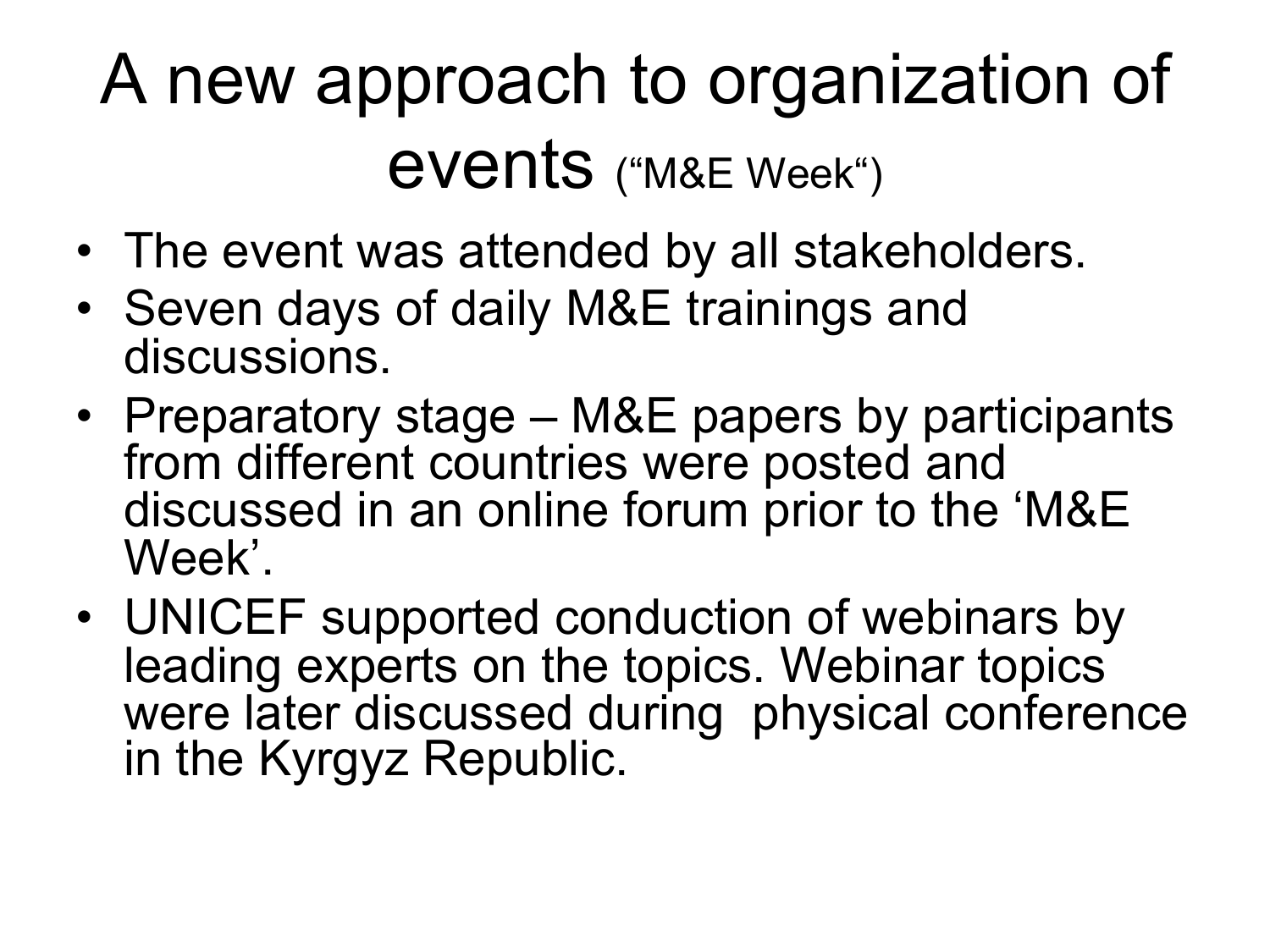# A new approach to the organization of events. ("M&E Week")

- Events were organized at the local level in Almaty, Kazakhstan; Bishkek, Kyrgyzstan; and Moscow, Russia. Discussions focused on key M&E issues.
- Such system of event organization requires special facilitation of the process.
- The events of the "M&E Week" were attended by more than 80 people in Bishkek.